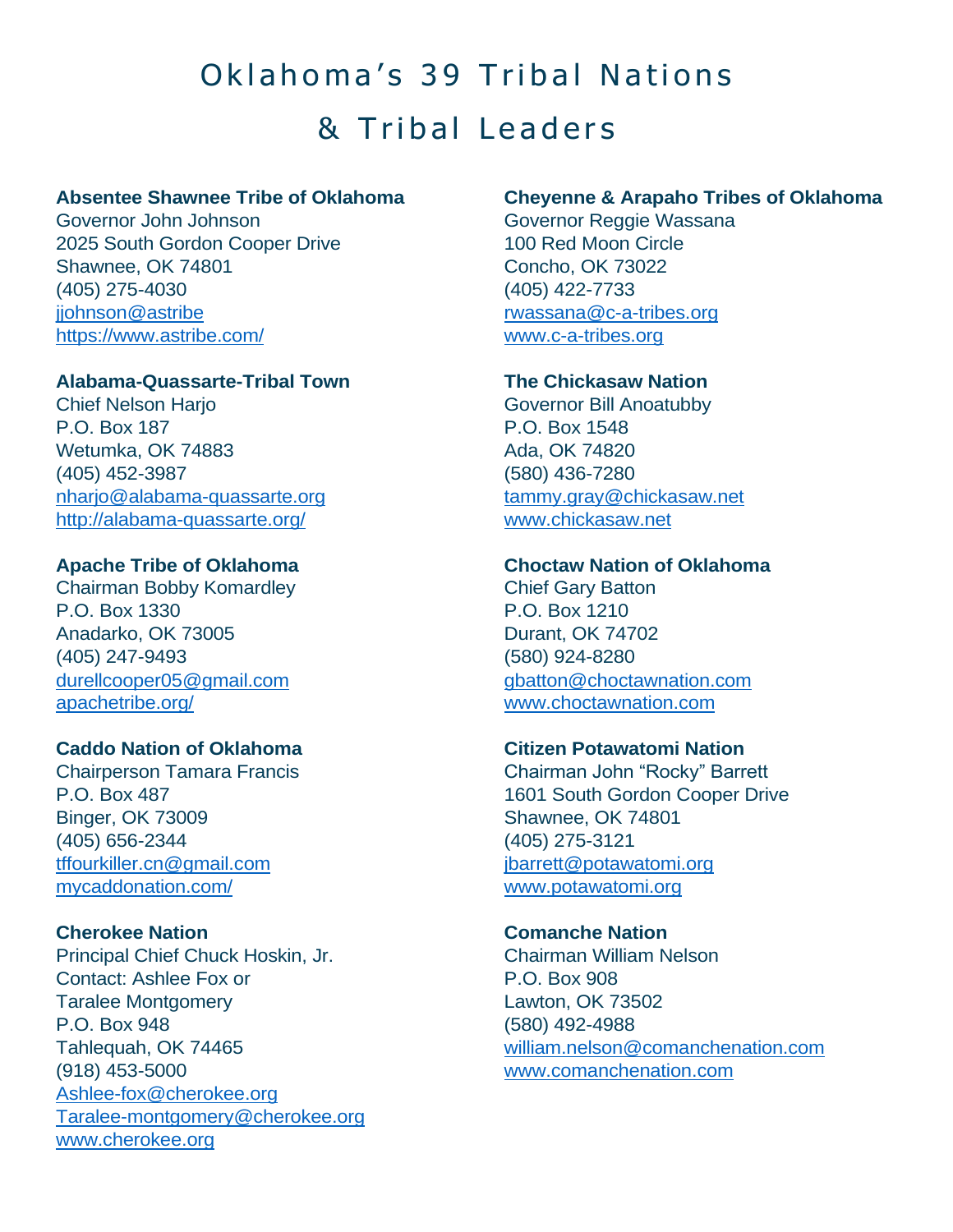## **Delaware Nation**

President Deborah Dotson P.O. Box 825 Anadarko, OK 73005 (405) 247-2448 [ddotson@delawarenation.com](mailto:ddotson@delawarenation.com) [www.delawarenation.com](http://www.delawarenation.com/)

## **Delaware Tribe of Indians**

Chief Chester Brooks 5100 Tuxedo Boulevard Bartlesville, OK 74006 (918) 337-6593 [cbrooks@delewaretribe.org](mailto:cbrooks@delewaretribe.org) [www.delawaretribe.org](http://www.delawaretribe.org/)

# **Eastern Shawnee Tribe of Oklahoma**

Chief Glenna J. Wallace 10200 S. 695 Rd Wyandotte, OK 74370 (918) 666-2435 [gjwallace@estoo.net](mailto:gjwallace@estoo.net) [www.estoo-nsn.gov](http://www.estoo-nsn.gov/)

#### **Euchee (Yuchi) Tribe of Indians**

Chairman Andrew Skeeter P.O. Box 10 Sapulpa, OK 74067

# **Fort Sill Apache Tribe of Oklahoma**

Chairman Lori Gooday Ware Route 2, Box 121 Apache, OK 73006 (580) 588-2298 [lori.g.ware@fortsillapache-nsn.gov](mailto:lori.g.ware@fortsillapache-nsn.gov) [www.fortsillapache-nsn.gov](http://www.fortsillapache-nsn.gov/)

# **Iowa Tribe of Oklahoma**

Chairman Edgar Kent 335588 E. 750 Road Perkins, OK 74059 (405) 547-2402 [ekent@iowanation.org](mailto:ekent@iowanation.org) [www.bahkhoje.com/](https://www.bahkhoje.com/)

#### **Kaw Nation**

Chairwoman Lynn Williams P.O. Box 50 Kaw City, OK 74641 (580) 269-2552 [lwilliams@kawnation.com](mailto:lwilliams@kawnation.com) [www.kawnation.com](http://www.kawnation.com/)

#### **Kialegee Tribal Town**

Mekko Brian Givens P.O. Box 332 Wetumka, OK 74883 (405) 452-3262 [brian.givens@kialegeetribe.net](mailto:brian.givens@kialegeetribe.net) [www.kialegeetribal.webstarts.com](http://www.kialegeetribal.webstarts.com/)

#### **Kickapoo Tribe of Oklahoma**

Chairman David Pacheco, Jr. P.O. Box 70 McLoud, OK 74851 (405) 964-7053 [dpacheco@kickapootribeofoklahoma.com](mailto:dpacheco@kickapootribeofoklahoma.com) [www.kickapootribeofoklahoma.com](http://www.kickapootribeofoklahoma.com/)

#### **Kiowa Tribe of Oklahoma**

Chairman Matthew M. Komalty 100 Kiowa Way Carnegie, OK 73015 (580) 654-2300, Ext. 344 [kbo@kiowatribe.org](mailto:kbo@kiowatribe.org) [kiowatribe.org/](https://kiowatribe.org/)

#### **Miami Tribe of Oklahoma**

Chief Douglas Lankford P.O. Box 1326 Miami, OK 74355 (918) 542-1445 [dlankford@miamination.com](mailto:dlankford@miamination.com) [www.miamination.com](http://www.miamination.com/)

### **Modoc Tribe of Oklahoma**

Chief Bill Follis 22 N. Eight Tribes Trail Miami, OK 74354 (918) 542-1190 [bill.follis@modocnation.com](mailto:bill.follis@modocnation.com) [www.modoctribe.com](http://www.modoctribe.com/)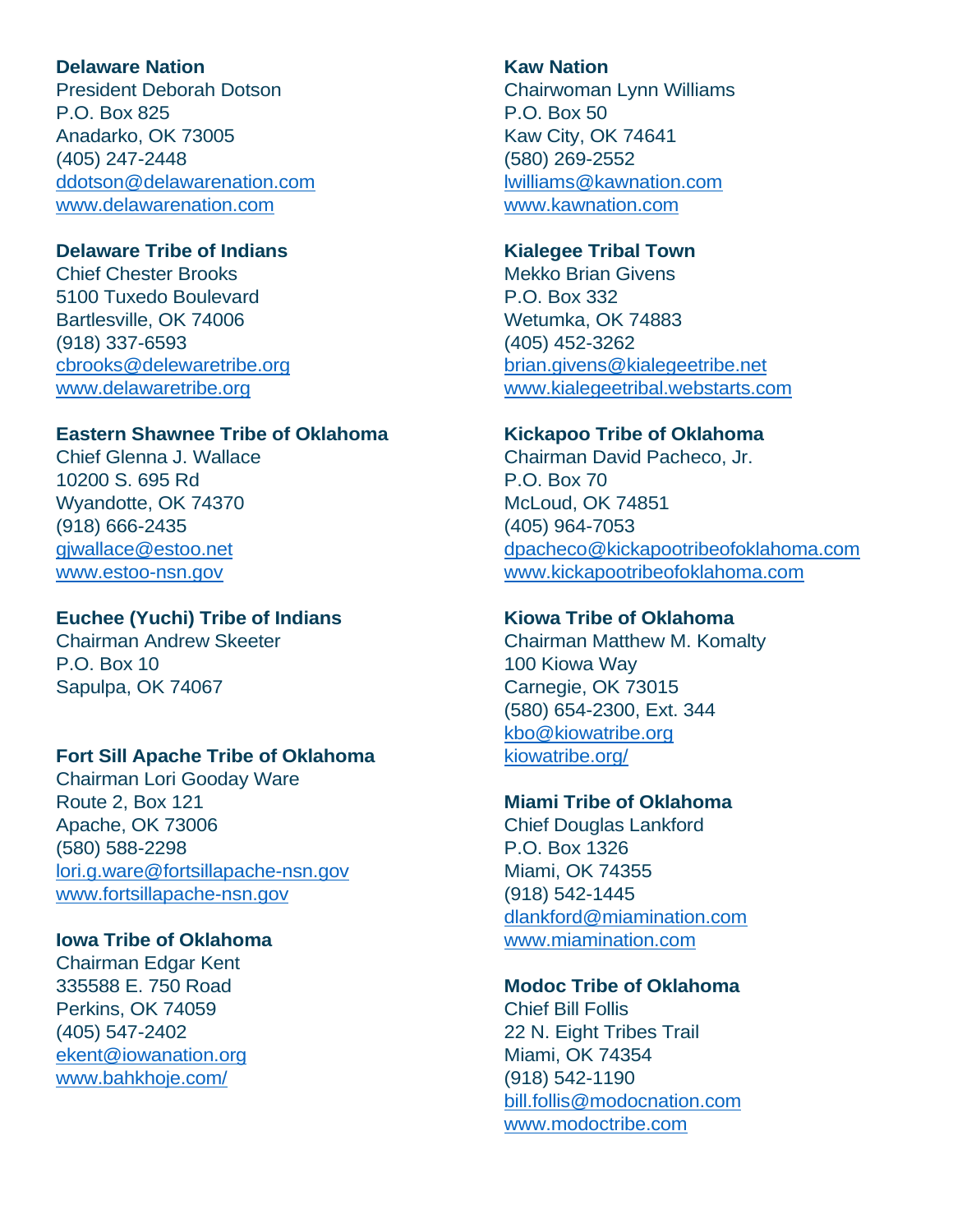## **Muscogee (Creek) Nation**

Principal Chief David Hill P.O. Box 580 Okmulgee, OK 74447 (918) 732-7605 [dhill@mcn-nsn.gov](mailto:dhill@mcn-nsn.gov) [www.mcn-nsn.gov](http://www.mcn-nsn.gov/)

#### **Osage Nation**

Principal Chief Geoffrey Standing Bear 627 Grandview Pawhuska, OK 74056 (918) 287-5555 [gstandingbear@osagenation-nsn.gov](mailto:gstandingbear@osagenation-nsn.gov) [www.osagenation-nsn.gov](http://www.osagenation-nsn.gov/)

## **Otoe-Missouria Tribe of Indians**

Chairman John R. Shotton 8151 Highway 177 Red Rock, OK 74651 (580) 723-4466, Ext. 107 [jshotton@omtribe.org](mailto:jshotton@omtribe.org) [www.omtribe.org](http://www.omtribe.org/)

#### **Ottawa Tribe of Oklahoma**

Chief Ethel Cook P.O. Box 110 Miami, OK 74355 (918) 961-0980 [cethel.oto@gmail.com](mailto:cethel.oto@gmail.com) [www.ottawatribe.org](http://www.ottawatribe.org/)

#### **Pawnee Nation of Oklahoma**

President Walter Echo-Hawk P.O. Box 470 Pawnee, OK 74058 (918) 762-3621 [wechohawk@pawneenation.org](mailto:wechohawk@pawneenation.org) [www.pawneenation.org](http://www.pawneenation.org/)

#### **Peoria Tribe of Indians of Oklahoma**

Chief Craig Harper P.O. Box 1527 Miami, OK 74355 (918) 540-2535 [chiefharper@peoriatribe.com](mailto:chiefharper@peoriatribe.com) [www.peoriatribe.com](http://www.peoriatribe.com/)

#### **Ponca Tribe of Oklahoma**

Chairman Oliver Little Cook 20 White Eagle Drive Ponca City, OK 74601 (580) 762-8104 [oliver.littlecook@ponca.com](mailto:oliver.littlecook@ponca.com) [www.ponca.com](http://www.ponca.com/)

#### **Quapaw Tribe**

Chairman Joseph Byrd P.O. Box 765 Quapaw, OK 74363 (918) 542-1853 [joseph.byrd@quapawnation.com](mailto:%20joseph.byrd@quapawnation.com) [www.quapawtribe.com](http://www.quapawtribe.com/)

#### **Sac & Fox Nation of Oklahoma**

Principal Chief Justin Wood 920883 S. Highway 99 Stroud, OK 74079 (918) 968-3526 [chief@sacandfoxnation-nsn.gov](mailto:chief@sacandfoxnation-nsn.gov) [www.sacandfoxnation-nsn.gov](http://www.sacandfoxnation-nsn.gov/)

#### **Seminole Nation**

Principal Chief Gregory Chilcoat P.O. Box 1498 Wewoka, OK 74884 (405) 257-7200 [chief@sno-nsn.gov](mailto:chief@sno-nsn.gov) [www.sno-nsn.gov](http://www.sno-nsn.gov/)

#### **Seneca-Cayuga Nation**

Chief Sarah Channing 23701 South 655 Road Grove, OK 74344 (918) 787-5452 [schanning@sctribe.com](mailto:schanning@sctribe.com)  [www.sctribe.com](http://www.sctribe.com/)

#### **Shawnee Tribe**

Chief Benjamin Barnes 29 S. Hwy 69A Miami, OK 74355 (918) 542-2441 [chief@shawnee-tribe.com](mailto:chief@shawnee-tribe.com) [www.shawnee-tribe.com](http://www.shawnee-tribe.com/)